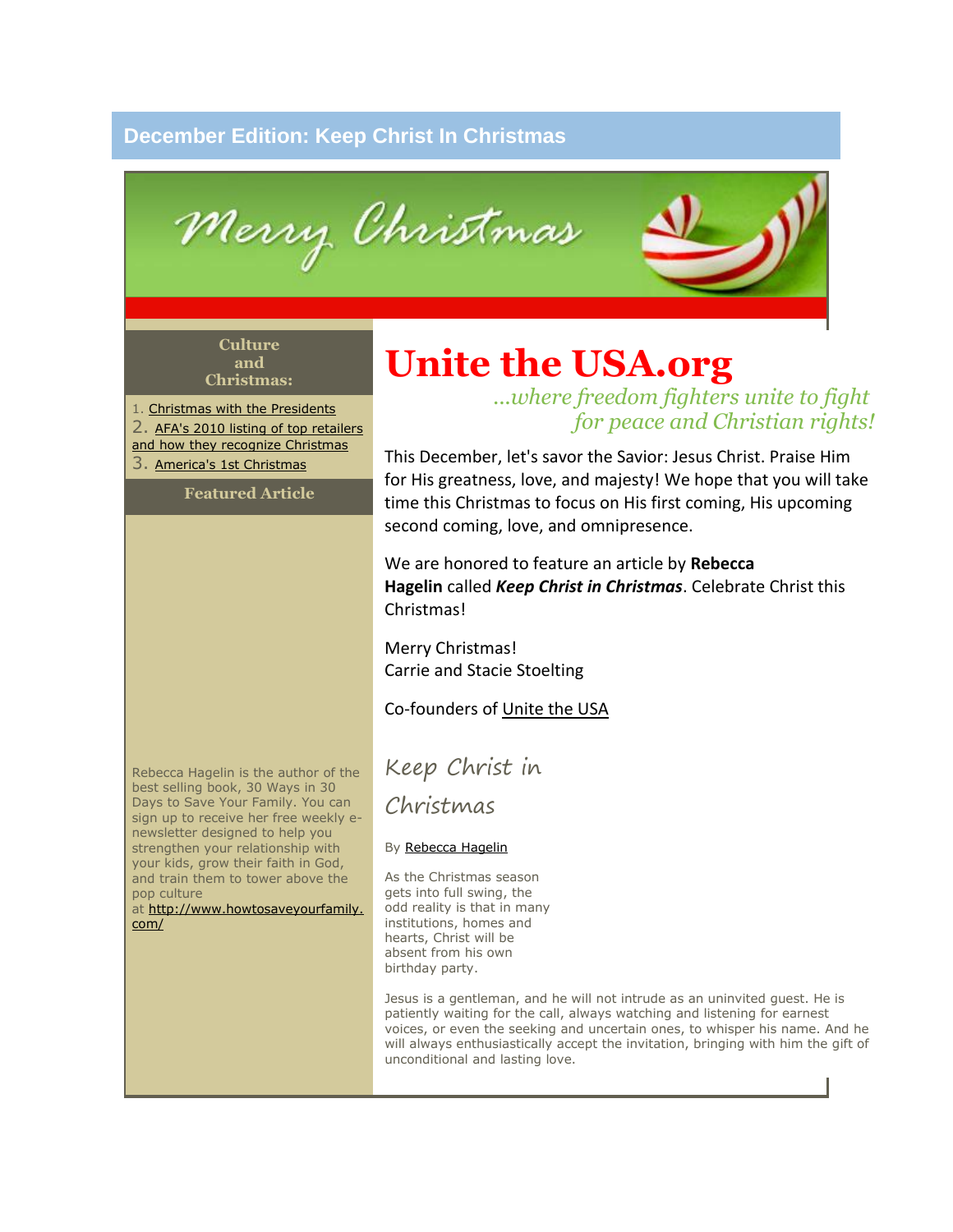It's the greatest news the world has ever known, that God came to Earth in the form of a little baby and grew and faced the same human challenges as do we. I find it unfathomable that he loves me so much that he bore the suffering of the guilt of my sin. He did that for you too - and everyone you know. Yet, our "celebration" of his love has been reduced to focusing on the glitz and merriment of the "holiday" - with scarcely a mention of who it is we are celebrating.

When we as a nation collectively reject the deep spiritual offering that Christ makes and at the same time seize the chance to party, open gifts and take time off from work, a national and personal emptiness results.

Yes, there is beauty and joy in celebrating our love for family and friends, but human love can only go so far. It is imperfect and fleeting, and even when it seems as close to pure as possible, it still cannot fill that hole in our souls that is meant for God.

Because we have successfully removed Christ from the Christmas season, many who might otherwise come to know him through the attention he should be getting will pass through just another holiday season as the proud owners of a few trinkets that will eventually tarnish, wear out and break. They will also enter the new year the same as they left the old one searching, hoping, longing for something more.

Will it be that way in your own home?

*How to save your family from holiday emptiness*

Don't allow your attention to focus on something as meaningless as just another "holiday" party. As our culture shuts out Christ for the sake of political correctness, don't shut him out of your home.

In Romans 1:16, Paul writes: "For I am not ashamed of the gospel of Christ: for it is the power of God unto salvation for every one that believes; to the Jew first, and also to the Greek."

In other words, we should boldly proclaim the good news of Christ because he provides salvation for every one who believes. Imagine that - salvation awaits anyone who believes in Jesus, no matter our faults or failures or financial or family situation. We don't have to "clean up our act" first - we only have to believe in him - to invite him to our life's party.

Perhaps celebrating Christ is a new concept for you, and you have no idea where or how to start.

The greatest story ever told can be found throughout the Bible - it is the story of Christ. To focus on his birth, Luke offers the most detailed account. The book of Hebrews beautifully explains the fullness of Christ's love, and how you can experience it on a daily basis. If reading the Bible sounds daunting, look through various translations to find one you can easily understand. You can view a different version online at Bible.com and BibleGateway.com.

Don't delay - start reading the messages of truth and hope with your family, and discuss what they mean each day during this Christmas season. Equally as important, take time to pray, asking God to make the words real and powerful in your own heart. Asking for faith is often the first step in receiving it.